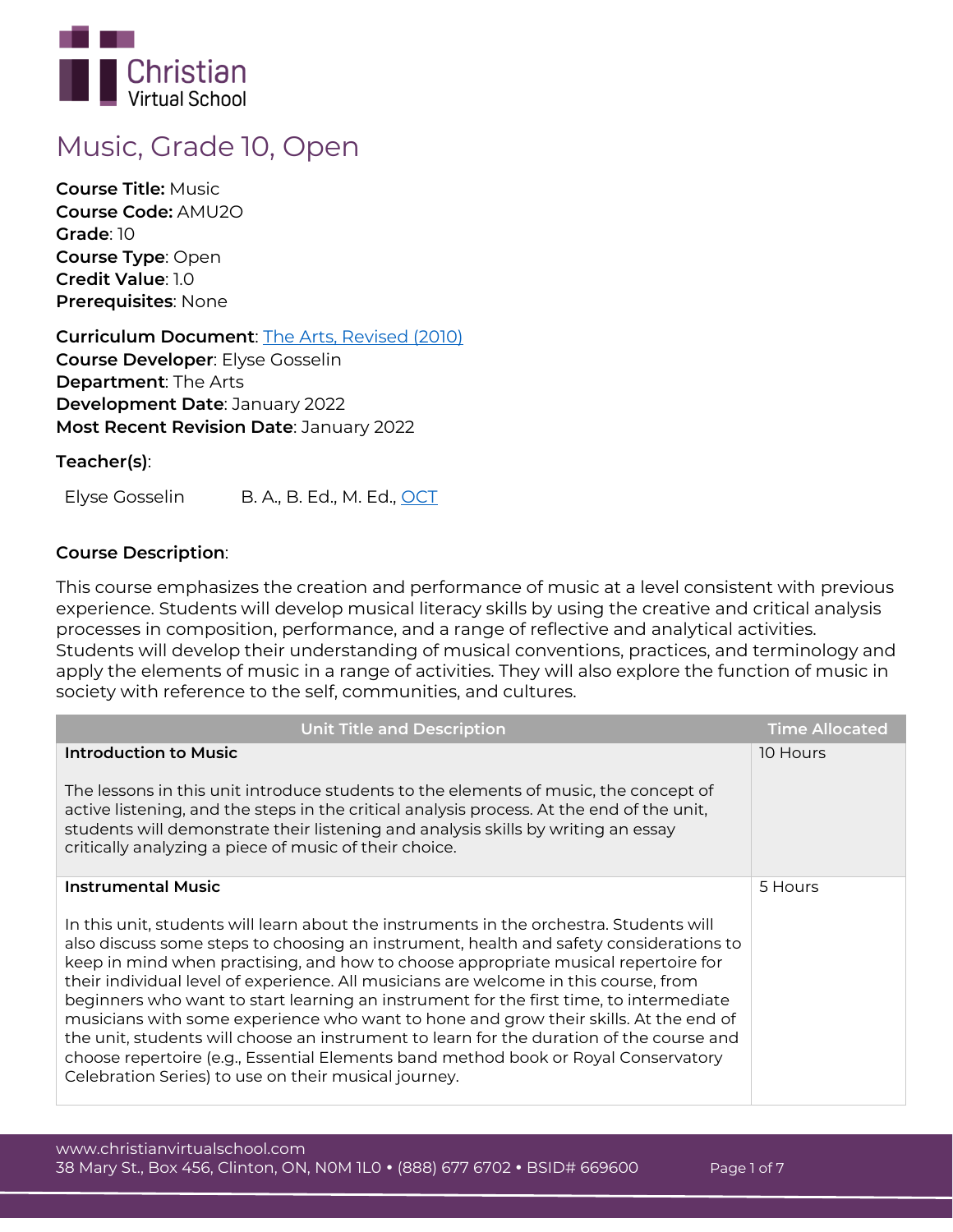

| <b>Basics of Music Theory</b>                                                                                                                                                                                                                                                                                                                                                                                                                                                                                                                                                                                                                                                                                                                                                                                             | 22 Hours |
|---------------------------------------------------------------------------------------------------------------------------------------------------------------------------------------------------------------------------------------------------------------------------------------------------------------------------------------------------------------------------------------------------------------------------------------------------------------------------------------------------------------------------------------------------------------------------------------------------------------------------------------------------------------------------------------------------------------------------------------------------------------------------------------------------------------------------|----------|
| Unit 3 explores the science and mathematics of music and introduces students to the<br>basics of musical notation. Students will explore concepts such as beat, rhythm, note<br>and rest values, time signatures, and how to read and perform rhythms. Students will<br>also be introduced to MuseScore, a free, downloadable music notation software that<br>will be used throughout this unit and the rest of the course for various activities. After<br>being introduced to the creative process, students will explore some hallmark features<br>of blues music and create their own 12-bar blues rhythm composition. Next, students<br>will explore the connection between the piano keyboard and the staff, and learn how<br>to read notes on the treble staff and bass staff. A unit test will conclude the unit. |          |
| Performance #1                                                                                                                                                                                                                                                                                                                                                                                                                                                                                                                                                                                                                                                                                                                                                                                                            | 5 Hours  |
| Unit 4 marks the first of three performance assessments that are spaced throughout<br>the course to give students an opportunity to demonstrate their growth on their<br>chosen instrument. In this unit, students will submit their first practice log, finalize<br>their preparations for their performance, perform and record two contrasting, yet<br>complementary musical selections, and write a brief reflection on the learning process<br>so far.                                                                                                                                                                                                                                                                                                                                                               |          |
| <b>Concepts in Music Theory</b>                                                                                                                                                                                                                                                                                                                                                                                                                                                                                                                                                                                                                                                                                                                                                                                           | 25 Hours |
| This unit will allow students the opportunity to deepen their understanding of musical<br>notation and theory. Topics such as whole and half steps, intervals, accidentals, key<br>signatures, the circle of 5ths, major and minor keys, major and minor scales, and triads<br>and chords will be introduced and explored.                                                                                                                                                                                                                                                                                                                                                                                                                                                                                                |          |
| Performance #2                                                                                                                                                                                                                                                                                                                                                                                                                                                                                                                                                                                                                                                                                                                                                                                                            | 5 Hours  |
| Unit 6 is the second of three performance assessments that are spaced throughout<br>the course to give students an opportunity to demonstrate their growth on their<br>chosen instrument. In this unit, students will submit their second practice log, finalize<br>their preparations for their performance, perform and record two contrasting, yet<br>complementary musical selections, and write a brief reflection on the learning process<br>so far.                                                                                                                                                                                                                                                                                                                                                                |          |
| Music in Culture, Society, and the Church                                                                                                                                                                                                                                                                                                                                                                                                                                                                                                                                                                                                                                                                                                                                                                                 | 25 Hours |
| This unit will give students the opportunity to explore how traditional, commercial,<br>sacred, and art music reflect the society in which they were created and how they<br>have affected communities and cultures. European and Canadian music history will<br>be explored, as will the origins of sacred music and the role of music in worship today.<br>Additional topics such as copyright and the ethical and legal practices involved in<br>creating and listening to music, as well as opportunities for pursuing music outside<br>the classroom will also be explored.                                                                                                                                                                                                                                          |          |
| Performance #3                                                                                                                                                                                                                                                                                                                                                                                                                                                                                                                                                                                                                                                                                                                                                                                                            | 5 Hours  |
| Unit 8 is the third and final time in the coursework that students will have an<br>opportunity to demonstrate their growth on their chosen instrument. In this unit,                                                                                                                                                                                                                                                                                                                                                                                                                                                                                                                                                                                                                                                      |          |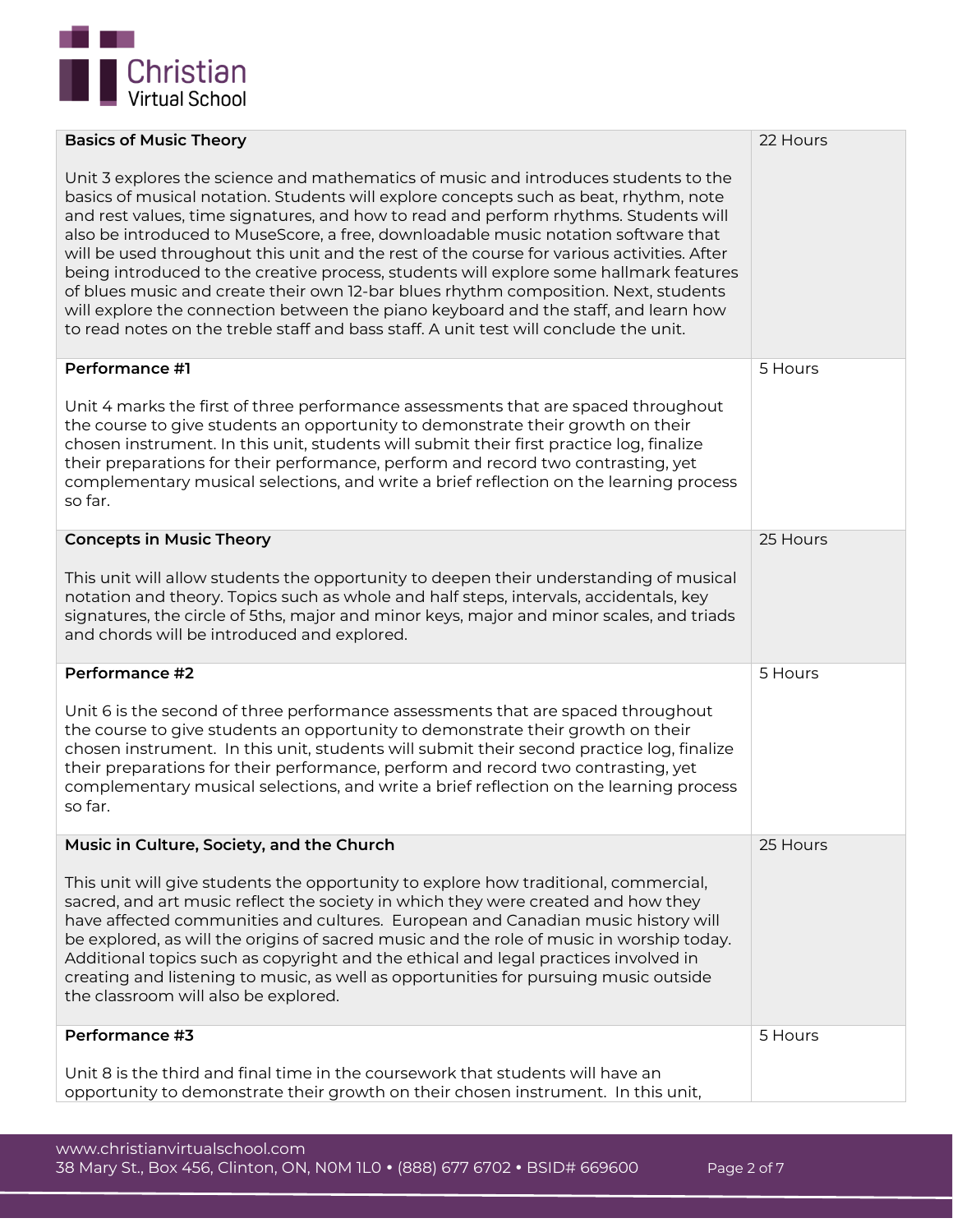

| students will submit their final practice log, finalize their preparations for their<br>performance, perform and record two contrasting, yet complementary musical<br>selections, and write a brief reflection on the learning process so far. |         |
|------------------------------------------------------------------------------------------------------------------------------------------------------------------------------------------------------------------------------------------------|---------|
| <b>Final Assessment</b><br>The final assessment of this course consists of an independent study project, the<br>submission of a portfolio, and a final exam. Together, these make up 30% of a student's<br>grade.                              | 8 Hours |

## **Overall Curriculum Expectations**

## **Creating and Performing**

- 1. The Creative Process: apply the stages of the creative process when performing notated and/or improvised music and composing and/or arranging music;
- 2. The Elements of Music: apply elements of music when performing notated and improvised music and composing and/or arranging music;
- 3. Techniques and Technologies: use a variety of techniques and technological tools when performing music and composing and/or arranging music.

## **Reflecting, Responding, and Analysing**

- 1. The Critical Analysis Process: use the critical analysis process when responding to, analysing, reflecting on, and interpreting music;
- 2. Music and Society: demonstrate an understanding of how traditional, commercial, and art music reflect the society in which they were created and how they have affected communities and cultures;
- 3. Skills and Personal Growth: demonstrate an understanding of how performing, creating, and critically analysing music has affected their skills and personal development;
- 4. Connections Beyond the Classroom: identify and describe various opportunities for continued engagement in music.

## **Foundations**

- 1. Theory and Terminology: demonstrate an understanding of music theory with respect to concepts of notation and the elements and other components of music, and use appropriate terminology relating to them;
- 2. Characteristics and Development of Music: demonstrate an understanding of the history of various musical forms and of characteristics of music from around the world.
- 3. Conventions and Responsible Practices: demonstrate an understanding of responsible practices and performance conventions relating to music.

## **Resources Required**:

This course is entirely online and does not require nor rely on any textbook. The materials required for the course are: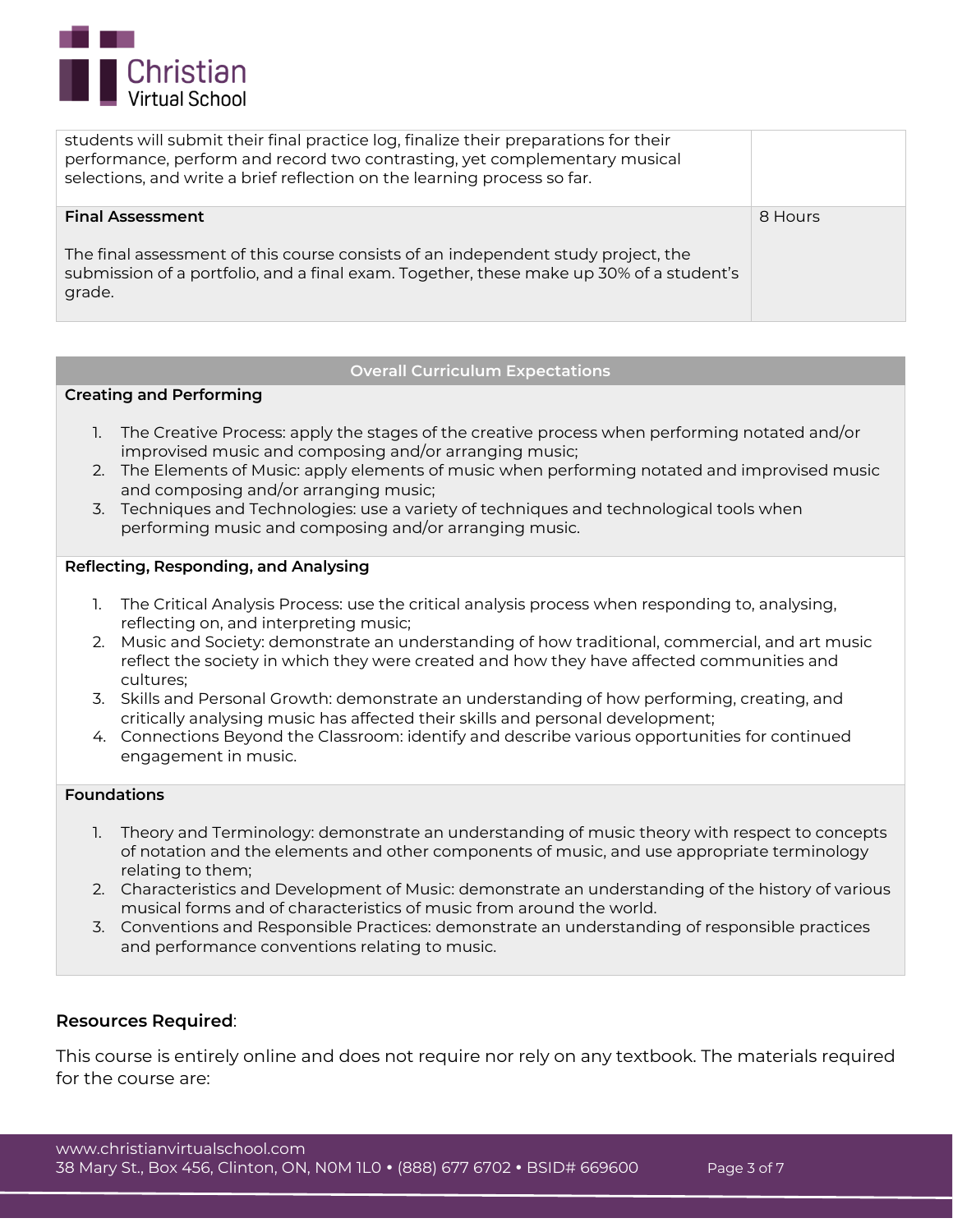

- A scanner, smart phone camera, or similar device to upload handwritten or hand-drawn work
- A digital video camera, a web camera, or similar device to record and upload video recordings
- A computer microphone, smart phone microphone, or similar device to record and upload audio recordings
- Access to an instrument of the student's choosing (guidance on how to pick an instrument is provided within the course)
- A method book appropriate for the student's level (this is done in collaboration with the student's teacher)
- Access to MuseScore—a free, downloadable program (instructions for downloading it are available within the course)

# **Teaching and Learning Strategies**

Education in the arts involves students intellectually, emotionally, socially, and physically stimulating a wide variety of learning styles and increasing a student's learning potential. Handson materials and activities challenge students to move from the concrete to the abstract. The arts can be enjoyable and fulfilling, but they are also intellectually rigorous disciplines involving the use of complex symbols to communicate. Arts education provides a way of perceiving, interpreting, organizing, and questioning. Through the arts, we can record, celebrate, and pass on to future generations the personal and collective stories, values, and traditions that make us unique as Canadians.

The arts broaden young minds and exalt our spirits; they help us understand what it is that makes us human by validating our commonalities and celebrating our differences – which is so important in a multicultural society like Canada. Artistic expression involves clarifying and restructuring personal experience. It engages students in perception, production, and reflection. Learning in, through, and about the arts involves using the mind, body, heart, and soul to achieve intellectual, social, emotional, and spiritual well-being.

Students will be engaged in reading, writing, viewing and identifying images, watching some drama and dance performances, writing a script, making journal entries, performing a dramatic presentation, listening to music, planning dance steps, accessing print and internet resources, and using self and peer assessments as well engaging in class discussions. Students will have to develop an understanding of the new content and then make their own efforts to apply it.

# **Assessment and Evaluation Strategies**

Every student attending Christian Virtual School is unique. We believe each student must have the opportunities to achieve success according to their own interests, abilities, and goals. Like the Ministry of Education, we have defined high expectations and standards for graduation, while introducing a range of options that allow students to learn in ways that suit them best and enable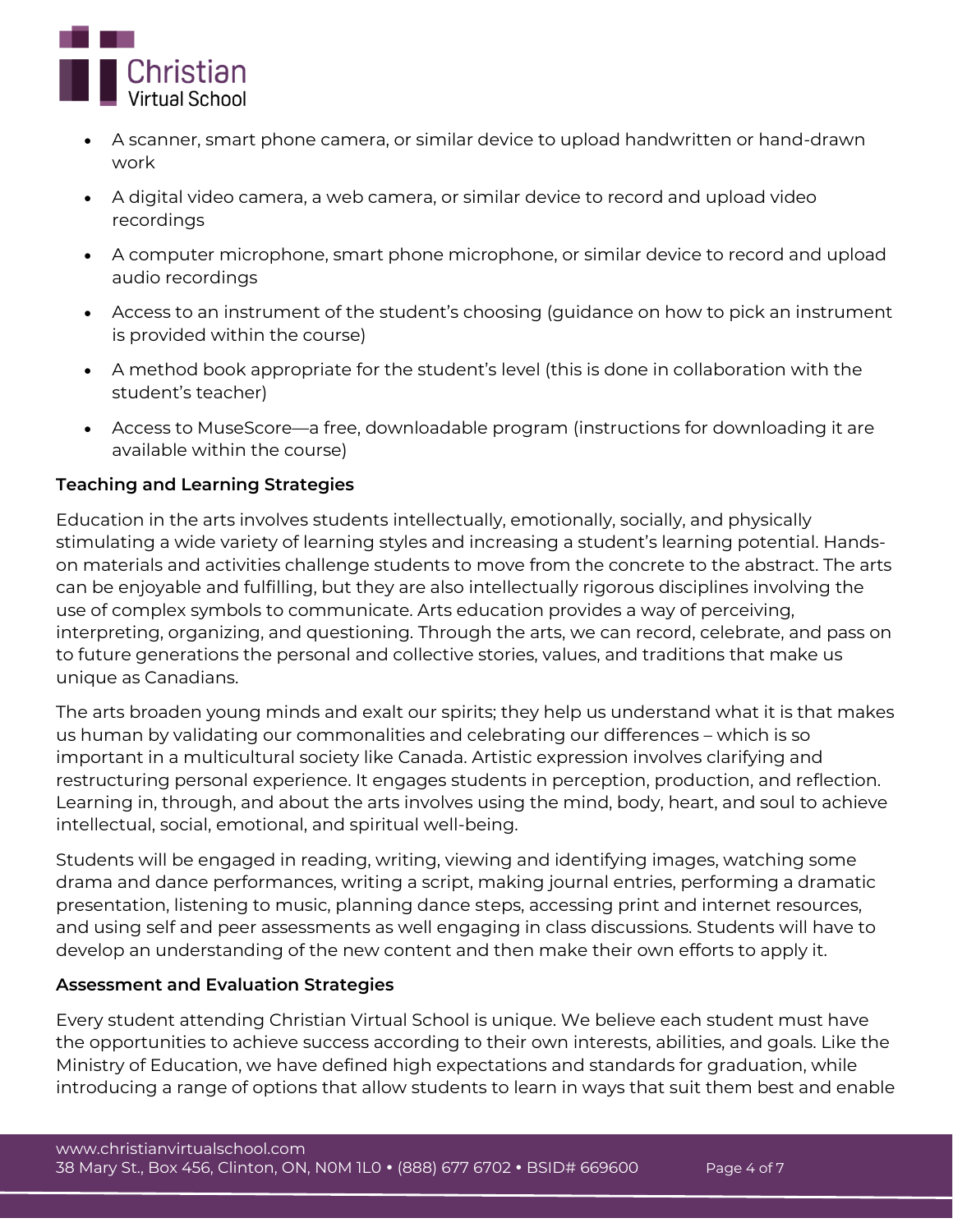

them to earn their diplomas. Christian Virtual School's Assessment, Evaluation, and Reporting Policy is based on seven fundamental principles, as outlined in the [Growing Success: Assessment,](http://www.edu.gov.on.ca/eng/policyfunding/growSuccess.pdf)  [Evaluation, and Reporting in Ontario Schools](http://www.edu.gov.on.ca/eng/policyfunding/growSuccess.pdf) document.

When these seven principles are fully understood and observed by all teachers, they guide the collection of meaningful information that helps inform instructional decisions, promote student engagement, and improve student learning. At Christian Virtual School, teachers use practices and procedures that:

- are fair, transparent, and equitable for all students;
- support all students, including those with special education needs, those who are learning English, and those who are First Nation, Métis, or Inuit;
- are carefully planned to relate to the curriculum expectations and learning goals and, as much as possible, to the interests, learning styles and preferences, needs, and experiences of all students;
- are communicated clearly to students and parents or guardians at the beginning of the school year or course and at other appropriate points throughout the school year or course;
- are ongoing, varied in nature, and administered over a period of time to provide multiple opportunities for students to demonstrate the full range of their learning;
- provide ongoing descriptive feedback that is clear, specific, meaningful, and timely to support improved learning and achievement; and
- develop students' self-assessment skills to enable them to access their own learning, set specific goals, and plan next steps for their learning.

For more information on Christian Virtual School's assessment and evaluation strategies, you can refer to our [Assessment, Evaluation, and Reporting Policy.](https://www.christianvirtualschool.com/wp-content/uploads/2020/07/Assessment-Evaluation-and-Reporting.pdf)

# **Program Planning Considerations**

Each of our courses have been designed by a team of educators to create an environment infused with creativity, flexibility, choice, and variety, with the goal to help every student succeed. We also take into consideration several topics that span disciplines and ensure we incorporate these into each of our courses.

## **Program Planning Considerations**

## **Students with Special Needs**

Christian Virtual School is committed to ensuring that all students are provided with the learning opportunities and supports they require to succeed. Our courses are made to offer flexible, personalized learning experiences. By maintaining an asynchronous model, students can move through their courses at their own pace, ensuring they are able to take the time they need to understand concepts or work with their teacher if they hit roadblocks. Christian Virtual School courses also incorporate choice, allowing students to submit work in a variety of mediums or formats to communicate their ideas.

In addition to the flexibility built into the courses, Christian Virtual School will implement the accommodations that are listed in a student's Individual Education Plan (IEP) that are applicable to the online learning environment. In these cases, the learning expectations will be the same as or similar to the expectations outlined in the curriculum document but supports will be provided to help students achieve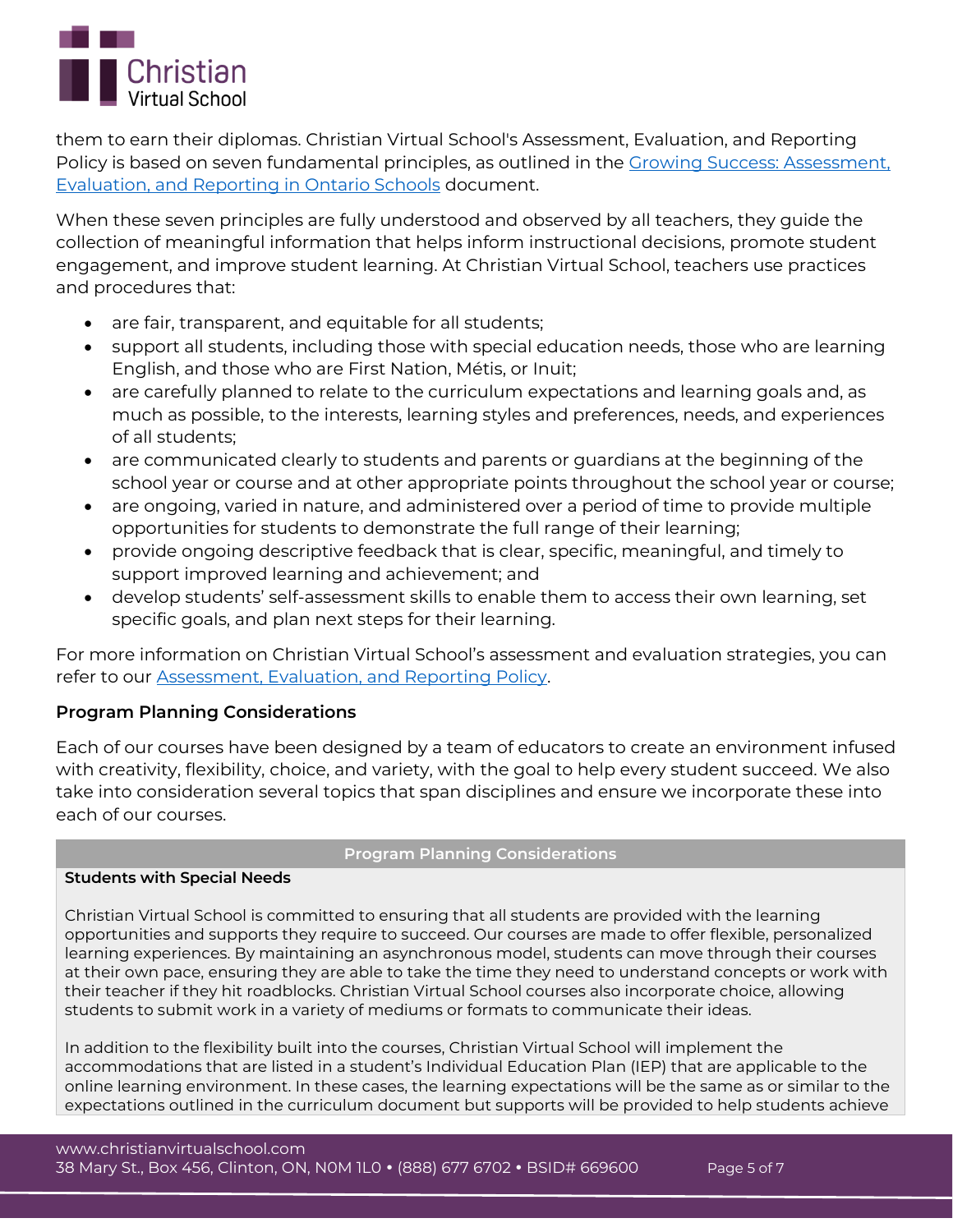

those expectations. Common accommodations in the environment are reducing the workload, simplifying tasks and materials, providing extra time for tests and exams, allowing scribing or the use of specialized equipment, and not deducting marks for spelling.

#### **English Language Learners**

Although all our courses are only offered in English at this time, Christian Virtual School welcomes students learning the English language. Students do need to meet a baseline proficiency level to access the content, but Christian Virtual School teachers are responsible for helping students develop their English literacy skills no matter the course they are enrolled in.

Upon enrollment, students are asked if they would like to provide information about their English language background, and this information is used by our teachers to help them adjust their instruction and suggest accommodations within the courses. English language learners are encouraged to reach out to their teacher or the Christian Virtual School administration to talk about the accommodation options in their courses so that the appropriate opportunities are given to everyone.

#### **Environmental Education**

Christian Virtual School operates with 5 cores values: responsibility, perseverance, integrity, compassion, and community. These core values determine our business operations, as well as exemplify what we, as educations, want to instill in our students. Environmental education, among other causes, are important to us as a school and we strive to promote learning about these issues and solutions within our courses. We work to educate students on the environment, its threats, and the importance of sustainability. We also work to inspire students to make an impact within their community and identify an alignment between their passions and the local, or global, needs.

Environmental education is woven throughout our course content, across all disciplines. Depending on the course and subject matter, this education can be subtle or explicit, but the goal is to ensure that students have the opportunity to acquire the knowledge, skills, perspective and practices needed to become an environmentally literate citizen.

## **Equity and Inclusive Education**

Christian Virtual School stands on the belief that every person is unique and, regardless of ancestry, culture, ethnicity, sex, physical or intellectual ability, race, religion, sexual orientation, socio-economic status, or other similar factor, they are to be welcomed, included, accepted, treated fairly, and respected. As a school, we teach students about multiple worldviews, how to identify and acknowledge similarities and differences, and how to communicate with others in an inclusive, kind, loving, and compassionate way.

Diversity is valued at Christian Virtual School, and it is our goal to ensure all members of the community feel safe, comfortable, and accepted. Our courses are written to draw attention to the contributions of men and woman alike, the different perspectives of various cultural, religious, and racial communities, and the beliefs and practices of First Nations, Métis, and Inuit peoples, to showcase a wide range of backgrounds and allow all of our students to see themselves reflected in the curriculum.

As a school, we see and recognize the diversity of families, children, and people in the world in need of Christ's love. We work every day to spread the love and acceptance of Christ.

## **Financial Literacy Education**